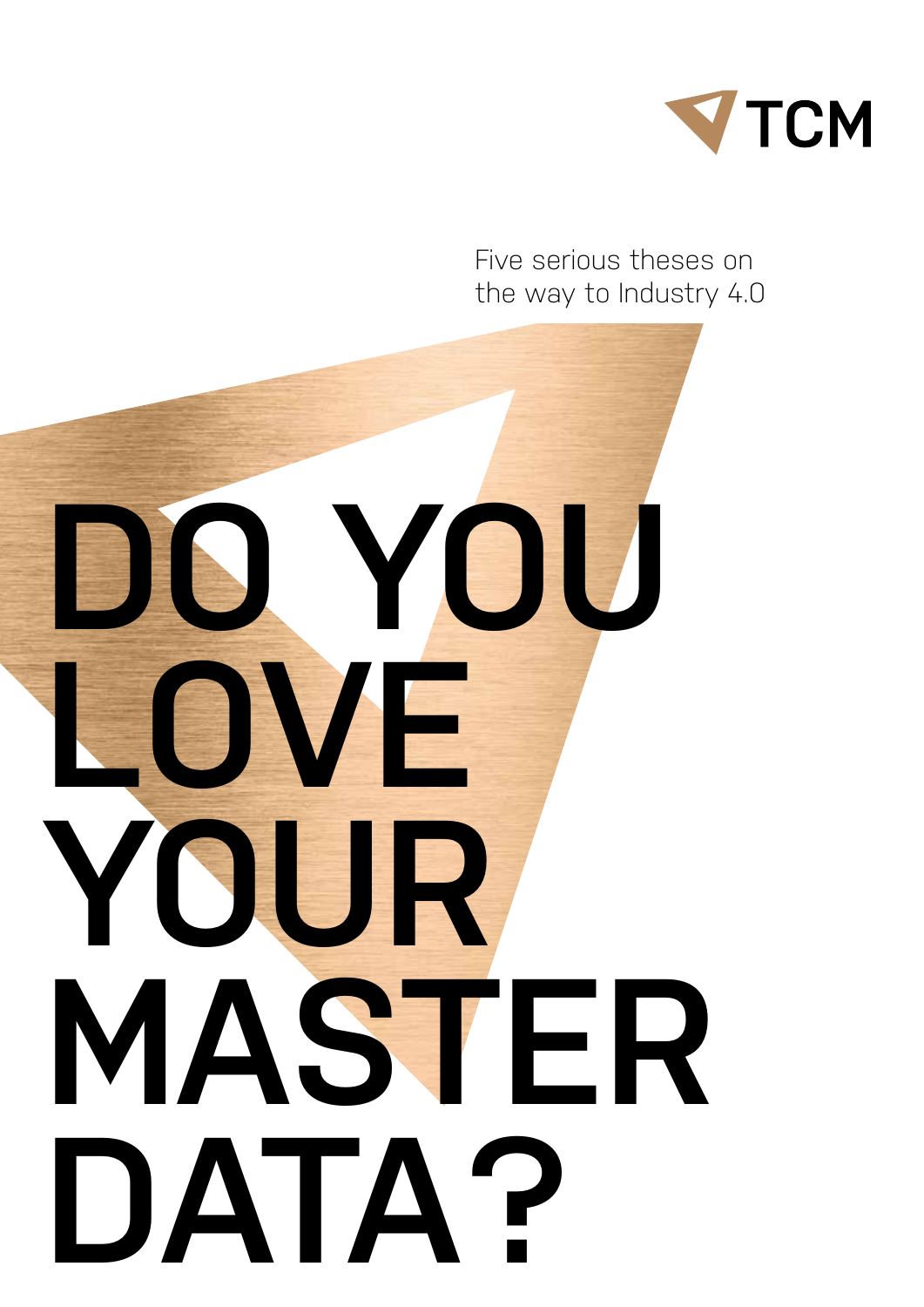#### **MORE MOTIVATION FOR QUALITY MASTER DATA!**

Master data is of central importance to the future of business.

At TCM we have experienced in our daily work that this topic does not receive the attention it deserves. We want to change that. The five theses we are presenting here are intended as a guide, as a tool to help you define your own point of view and recognize your weak points.

Master data is closely linked to digitalization – both will play a crucial role. Many are aware of this. So, all that is missing is the courage to take the first step towards quality master data. It's easier and faster than you'd expect!

**Manfred Kainz** TCM International, CEO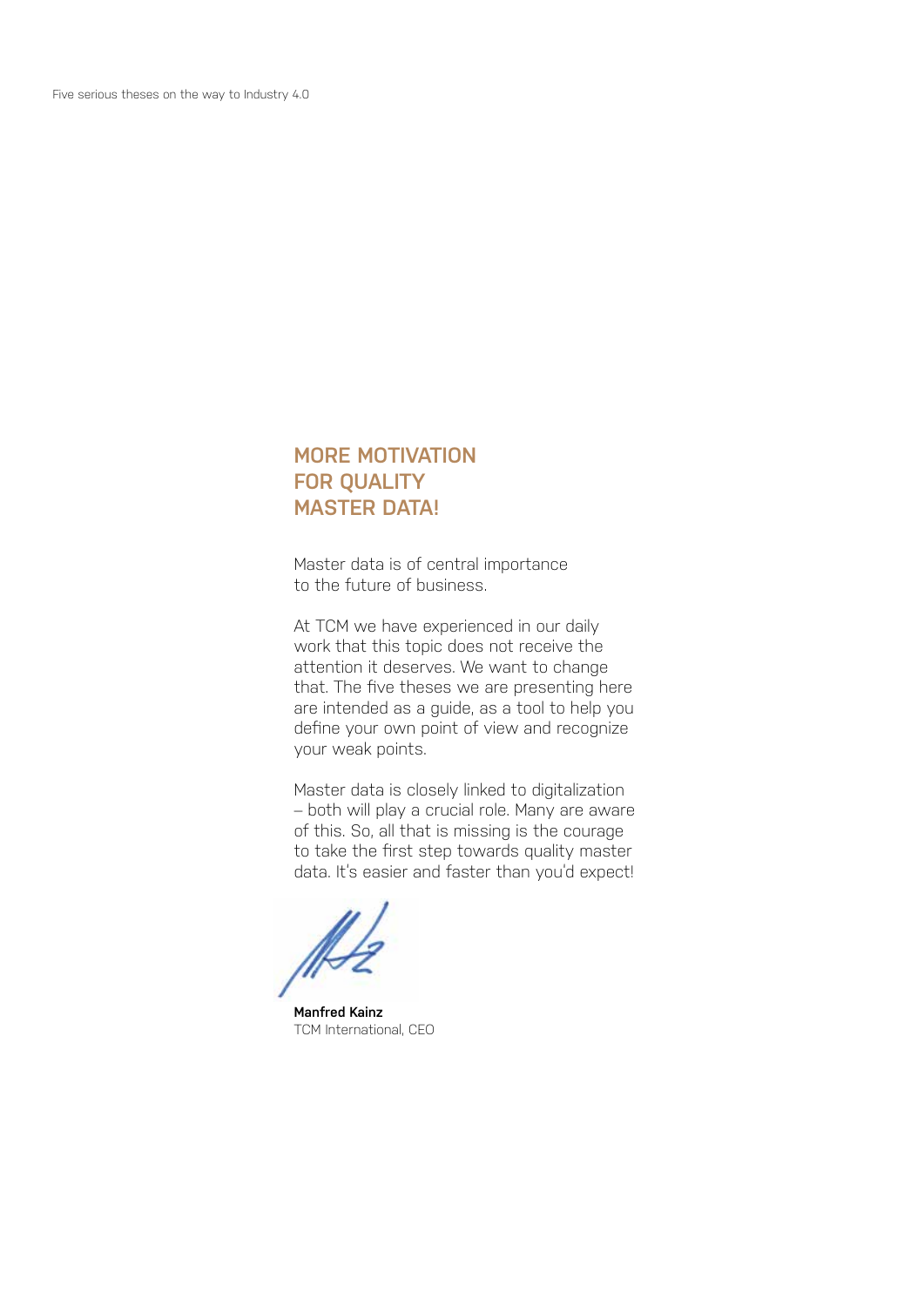

| U1        | <b>WHAT ON</b><br><b>EARTH IS</b><br><b>DIGITALIZATION?</b>                         | Industry 4.0 is not available from the rack.<br>Where are we positioned? Where are we going? -<br>Digitalization requires reflection on your ideas and<br>goals, and last but not least on the processes.       |
|-----------|-------------------------------------------------------------------------------------|-----------------------------------------------------------------------------------------------------------------------------------------------------------------------------------------------------------------|
| 02        | <b>TODAY, MASTER</b><br><b>DATA IS A</b><br><b>BURDENSOME</b><br><b>OBLIGATION.</b> | Tomorrow it will be necessary for survival.<br>Show me your master data, and I'll tell you where you<br>stand. The analysis of the current state is fast. But<br>then you have to: Get out of the comfort zone! |
| <b>U3</b> | A PICTURE SAYS<br><b>MORE THAN</b><br>A THOUSAND<br>WORDS.                          | Transparency and standardization are the<br>adjustment screws for success.<br>See the bigger picture. Only clear and<br>meaningful key figures provide an overview<br>of your own processes.                    |
| U4        | 100 PERCENT<br><b>DATA QUALITY</b><br><b>IS ONLY JUST</b><br><b>GOOD ENOUGH.</b>    | Effort comes before success and not<br>just in the dictionary.<br>Top-data quality means continuous work.<br>No reason to panic: Once you get involved,<br>it's much easier than before.                        |
| 15        | <b>DIGITALIZATION</b><br><b>REQUIRES</b><br><b>LEADERSHIP.</b>                      | Doing it as an "afterthought" won't suffice.<br>Digitalization is not a switch that you flip. It requires<br>the commitment of everyone involved. And clear<br>decisions by management.                         |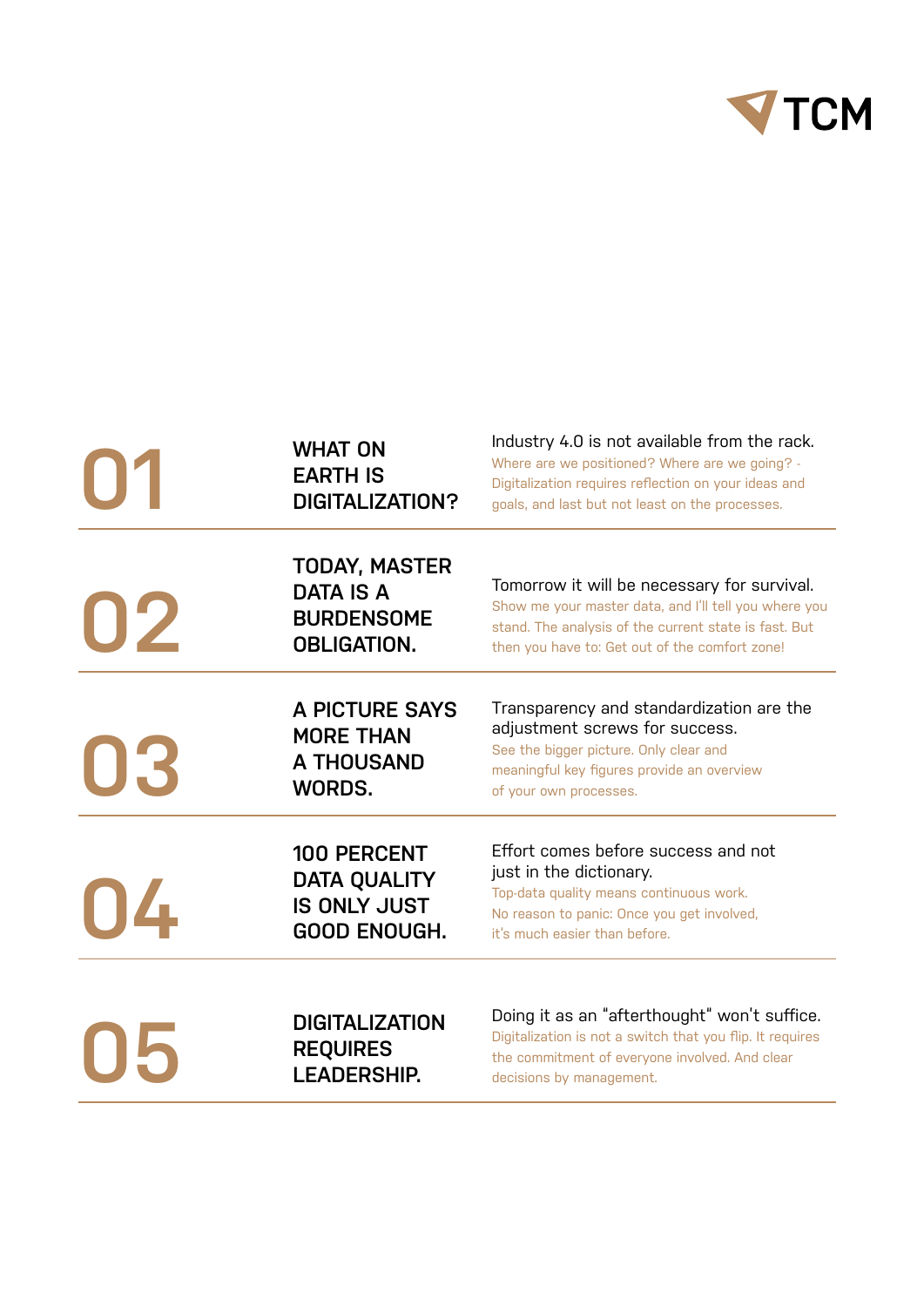# **WHAT ON EARTH IS DIGITALIZATION?**

#### **INDUSTRY 4.0 ISN'T AVAILABLE FROM THE RACK.**

Digitalization – a big topic with an equal lack of focus in its definition. What exactly are we talking about when we use that irritating word digitalization? For some it is the same old same old in a new box. ("We've always been doing it anyway!"), For others, it is the long-awaited starting signal into a new era ("It requires disruptive changes!"). In between, there are more or less ambitious efforts to use the topic for their own needs. So, is digitalization ultimately whatever companies want it to mean?

This much is certain: manufacturing companies cannot avoid placing digitalization in an expanded context. The system of production - machines, control and auxiliary systems of various types, as well as the human factor - have not changed structurally, but neither

the operation of the plants nor the necessary services are possible without access to the online services of the respective manufacturers. An improved infrastructure, especially more bandwidth for Internet connections, has enabled new applications and faster response times. The formerly isolated production area has long since been networked with the world.

The consequences are well known: new potential in production, new markets and increased competitiveness. Anyone who ignores this development, can be out of the game quickly. Wonderful new digital freedom? Not quite. Because more freedom means less and less security. And that can hurt a lot quickly: Data loss, uncontrolled data flow to the outside, virtual attacks ... the range of risks is large. Awareness among employees, on the other hand, and investing in security helps. Then, digitalization can do what we expect it to do.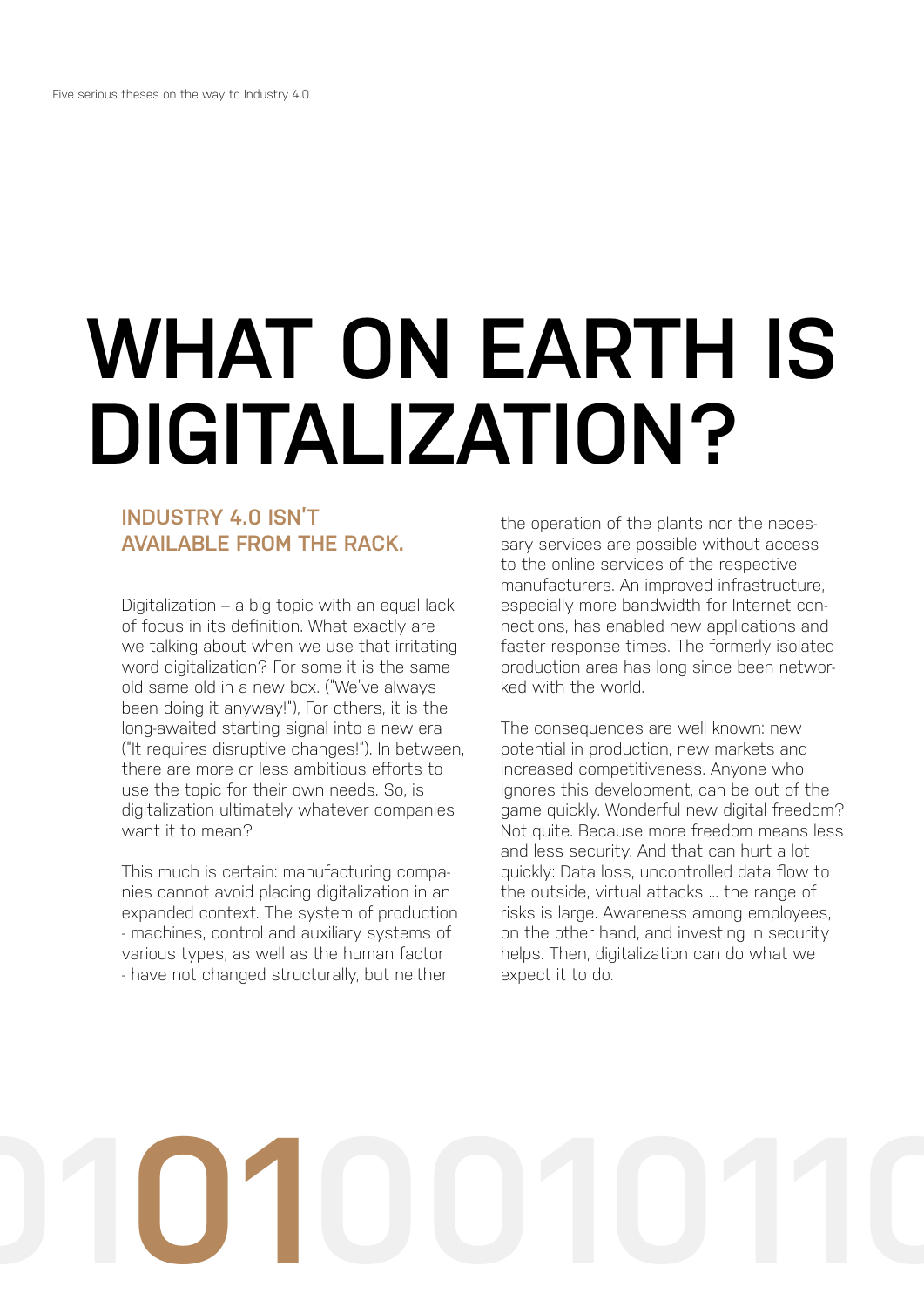

Digitalization – thought of in the widest possible context – however, starts much earlier. The question is not how to master Industry 4.0 (Does anyone really know how Industry 2.0 works?). The question is how to master your own processes. And this mastery begins fundamentally with the master data of a company.

#### **Example 01**

If you ask the participants of symposia, if master data in the company are important, then almost all of them answer yes. If you ask whether the quality of this data is good in their own company, then almost all of them answer no.

**"It's not the strongest species that survives, not even the smartest, but the one that best responds to changes."**

Prof. **Wilfried Sihn,** CEO Fraunhofer Austria Research GmbH, quoting Charles Darwin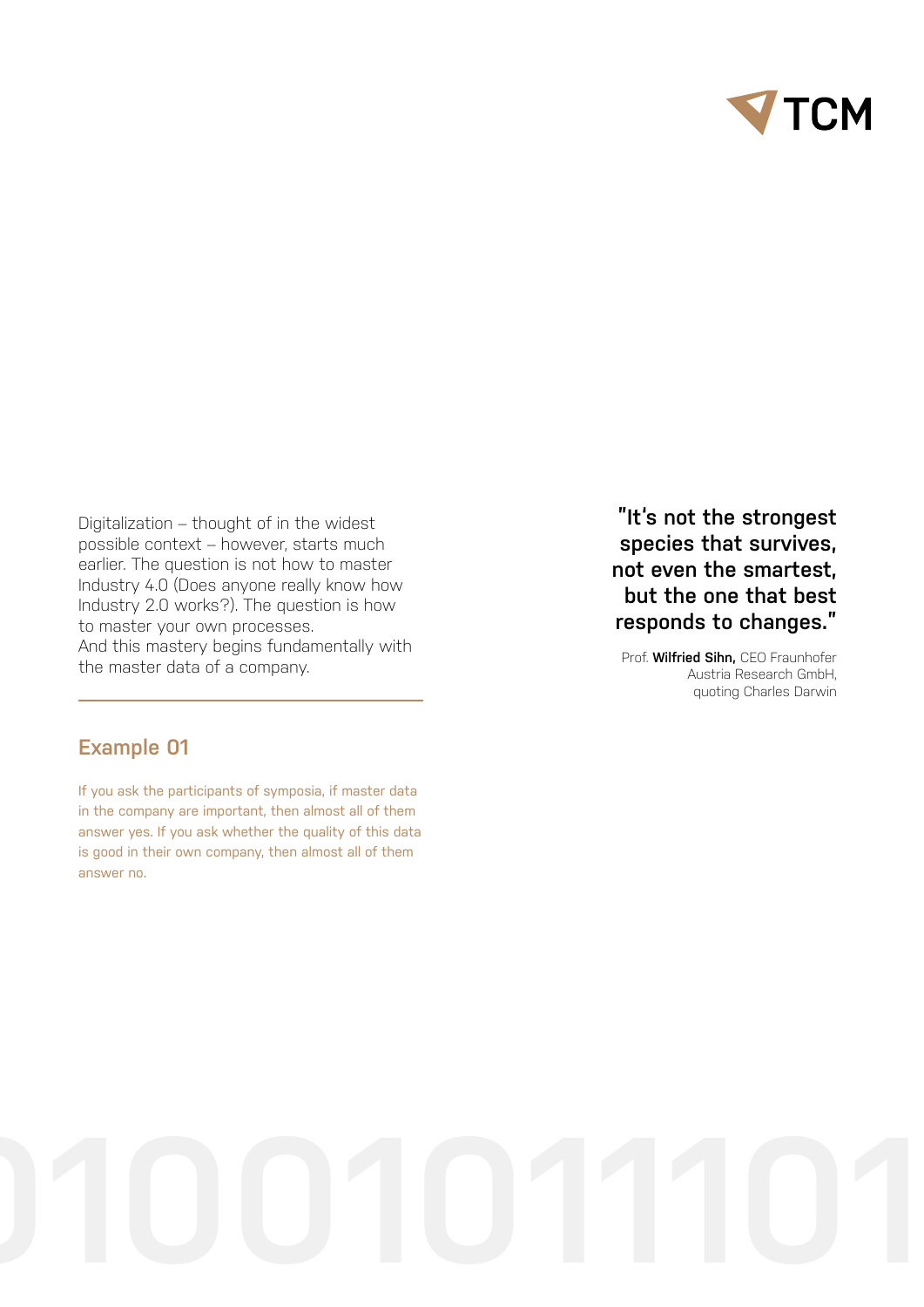# **TODAY, MASTER DATA IS A BURDENSOME OBLIGATION.**

### **TOMORROW, THEY WILL BE NECESSARY FOR SURVIVAL.**

"What's your idea of master data?" - What appears at first glance to be the crucial question of digitalization is, on closer inspection, only the follow-up question of a far more extensive occupation with the production engineering processes. Wherever industrial production, automation, in short modern production is concerned, the question must be: "Are you in control of your processes?"

In most cases, sufficient technology is available to improve manufacturing processes. So, the technology is there. What is important in the first place, however, is the quality of the processes. As a result, every company has to confront a whole series of uncom-

fortable questions - ideally in time and for themselves, at least – before someone else asks them: "Are we aware of our processes in the mechanical manufacturing?" "Are they transparent?" "Do we control them in normal operation, and can we control them in exceptional cases?"

Digitalization also means taking a look at the data quality in the company - and with the most critical possible view. The motto is not: "Let's take a look sometime, then we'll see", it's "Get out of the comfort zone!" Because whoever talks about master data is speaking about quality. To the contrary, the picture that sometimes presents itself in the company is questionable: the most varied article numbers and specifications from various systems torpedo any meaningful use. A reliable process cannot be derived from this.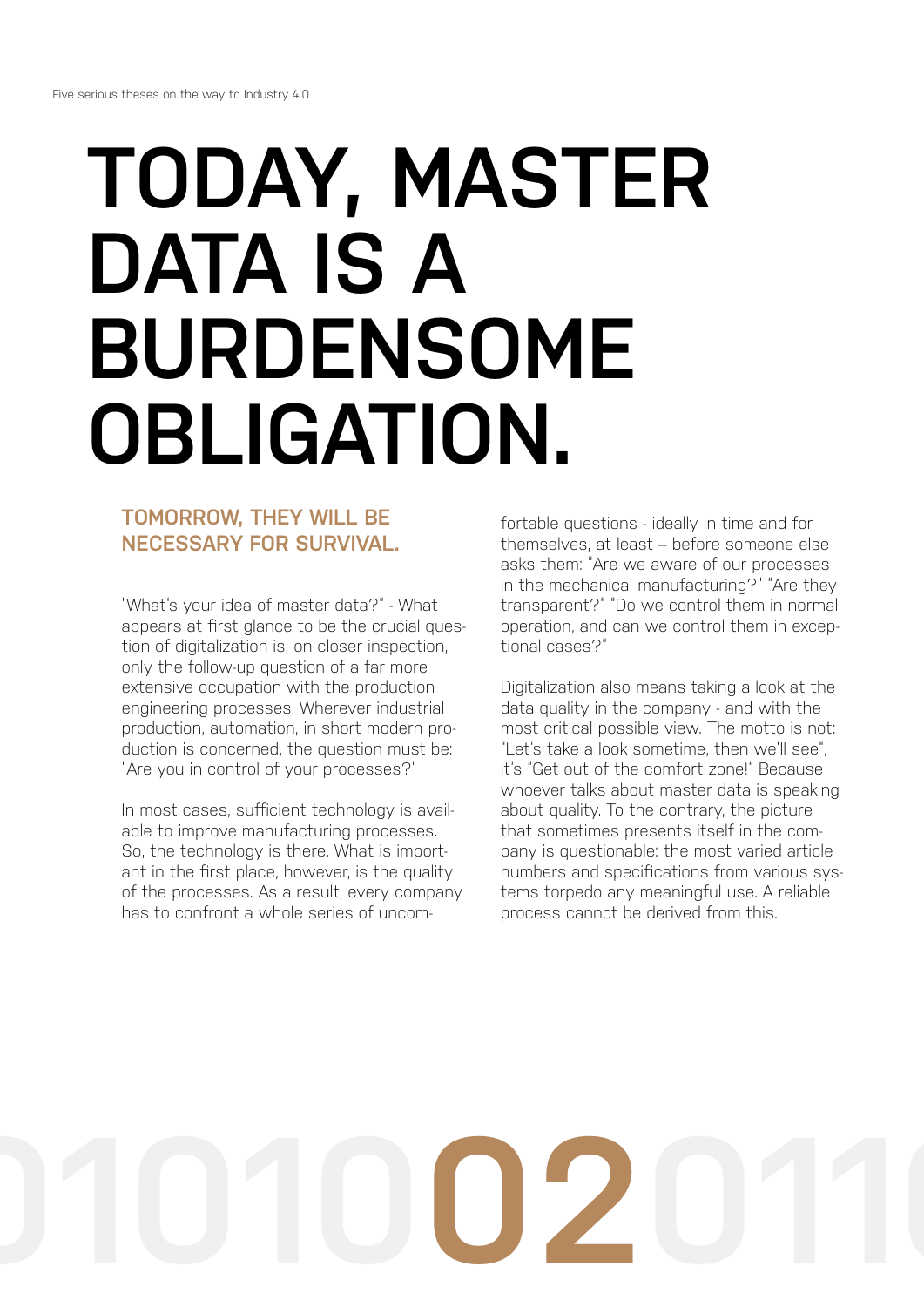

So, there is no way around it. Dealing with the current system and data landscape requires a critical approach. This is how you can set up a solid foundation on which digitalization can build in order to survive in the fast-paced market, to implement automation efficiently internally, and to be externally connectable.

#### **Example 02**

TCM has developed a tool management analysis process that checks the quality of the master data within two to three days. The objective view from the outside is completely and shows ways in which the data quality can be increased.

**"The analysis process of TCM shows very well where you stand. Strengths and potentials are presented clearly, and recommended actions are suggested. This helps to set the course and make the right decisions for the future."**

> **Richard Wieser,** Head of Components Production, Motor Factory HATZ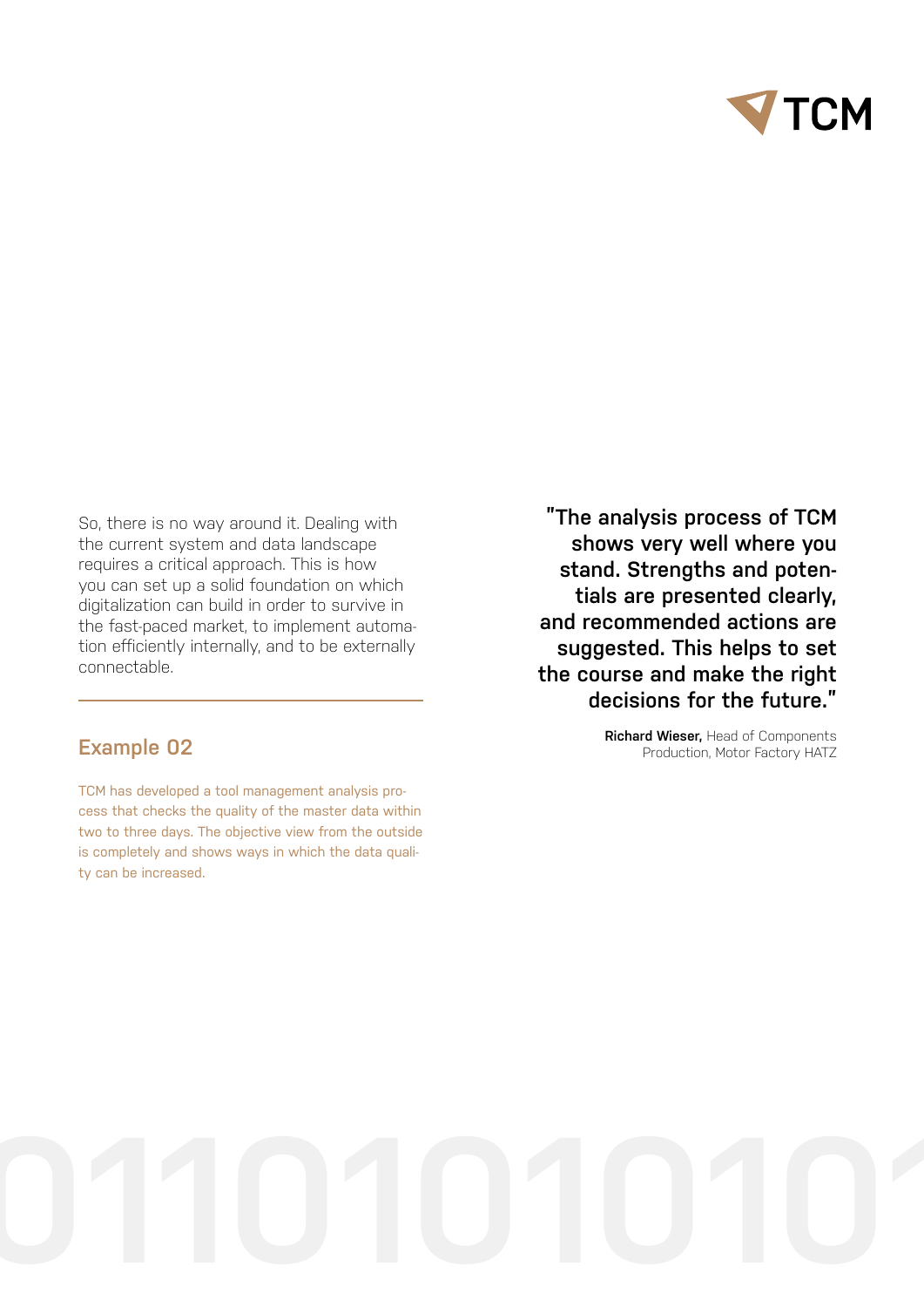# **A PICTURE SAYS MORE THAN A THOUSAND WORDS.**

### **TRANSPARENCY AND STANDARDIZATION ARE THE ADJUSTMENT SCREWS FOR SUCCESS.**

A recurrent partner of digitalization is transparency. And that has its reasons. Ultimately, manufacturing processes can only be optimized if they are transparent. The diversity and variety of systems - planning systems, simulation systems, production systems etc. - must be recorded transparently. Or, in the old-fashioned way, you have to get an overview in order to keep track of things. But how does that work?

One example: There are quite a few companies that use thousands of different cutting tools. The result is a jumble of equivalent products or with only slightly changed specifications that are used from different suppliers.

If you take a look at the underlying process, you end up with the stock value or the inventory turnover rate. And now it gets interesting: If you also look at which tools were not even moved in a certain period (about a year) - so-called "slow movers" - you quickly realize that a lot of unproductive capital is just sitting around.

This situation can be avoided – if you do not lose the perspective! This is precisely where transparency and standardization help. They are the best adjustment screws to raise awareness and thus change the situation. For example, if programmers have access to up-to-date, qualitative data about those tools that are actually used in production and also in stock, it enables them to derive a more binding planning process. Work is done with what is available and released, with those tools that have also been cleared in the system. All a question of the overview …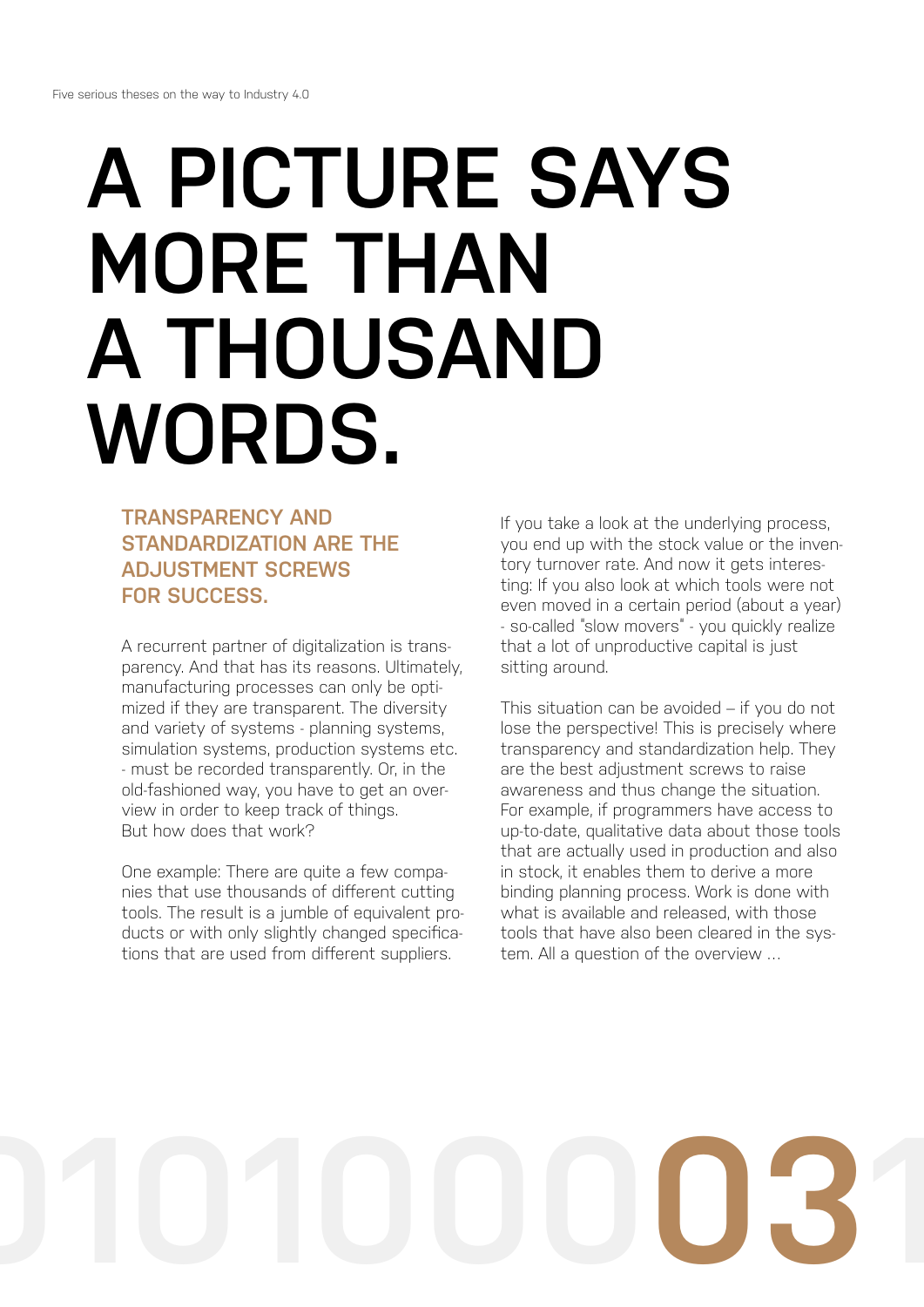

And one more thing: Those who define clear and meaningful key figures at the process level, have a useful guide for the next steps. It is only later that key figures are derived such as tool costs per production hour. Once again, an old fashioned saying: just take one step at a time.

#### **Example 03**

Three practical observations:

- 50 percent of companies cannot give a clear statement about tooling costs related to production behavior.
- 90 percent maintain tool data redundantly.
- 100 percent have room for improvement in the inventory, but they do not use it due to the lack of transparency and clear key figures.

**"The basis for a vital CIP process is the standardization of routine work. The higher the degree of standardization in the company, the higher the quality and the shorter the turnaround time. As a consequence, the costs decrease. Furthermore, more time remains to work on the future of the company."**

> **Armin Decker,** Operations Manager and Authorized Signatory of J. D. Neuhaus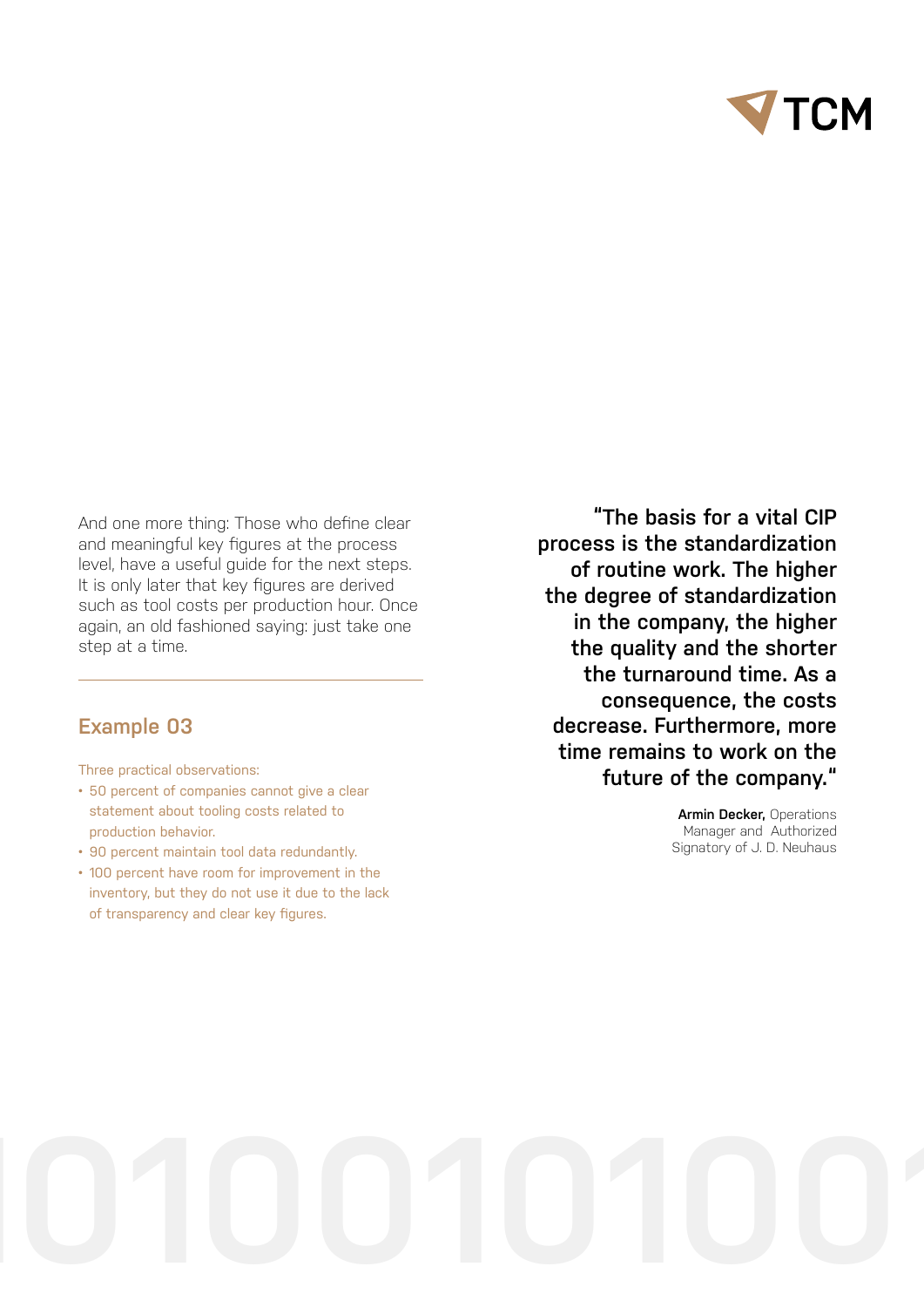# **100 PERCENT DATA QUALITY IS JUST ENOUGH.**

### **EFFORT COMES BEFORE SUCCESS. AND NOT ONLY IN THE DICTIONARY.**

Let's just stay with the topic of success: It will come, but not overnight, and not automatically. Qualitative master data, end-to-end systems and reliable processes require real work - an effort, however, that pays off!

Once this new data quality has been achieved, an essential basis for optimized processes has been created. This level must be absolutely maintained, because it is not about a one-time success, or a a "one-time cleaning up" of the data disorder. The hard-won solutions in the production environment must also be able to permanently meet the quality demands that have been achieved! No one would trust an assistance or navigation system that only worked 90% of the time. Why should this be different in production processes?

To return to the example of cutting tools, the aim is to ensure that all the data required for the next step in the process is available in the required quality and to the required extent when creating a cutting tool. Let's call the scope the "golden record" of the tool. This "Golden record" ensures that all specialist departments are informed and involved right from the birth of the data creation. Cross-system analyses are possible at any time, since uniform and consistent part numbers and specifications are used.

This closes the large gap between the isolated solutions.

At the same time, it is ensured that it is also possible to use economically sound basic data (disposition data, consumption data, cost statements) to make production-related statements (where is which tool used, which cutting values are used on which machines?). Each system usually has its own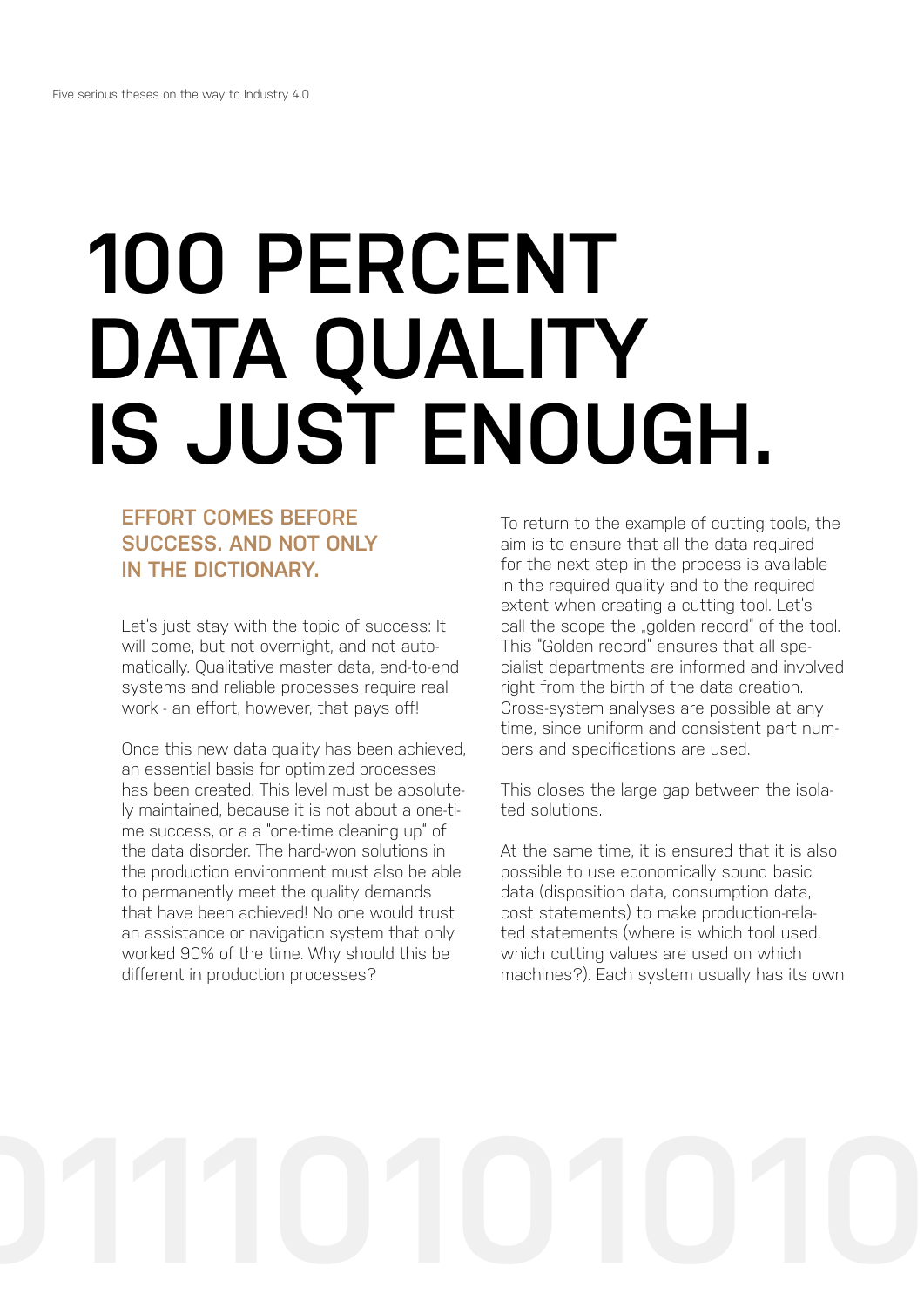

unique purpose in the software landscape. All these systems are allowed to speak their own "dialect", but each of these systems will speak a defined standard in the future digital English, if you like.

**Example 04**

Tool data can today be imported online via cloud systems and portals. However, the quality of this data is often so poor, that each record has to be checked manually. This puts every automated data transfer into question.

**"'Data gaps? We'll have the summer interns do that!'– An unmistakable sign that the importance of master data quality is not understood."**

> **Markus Temmel,** Managing Director, TCM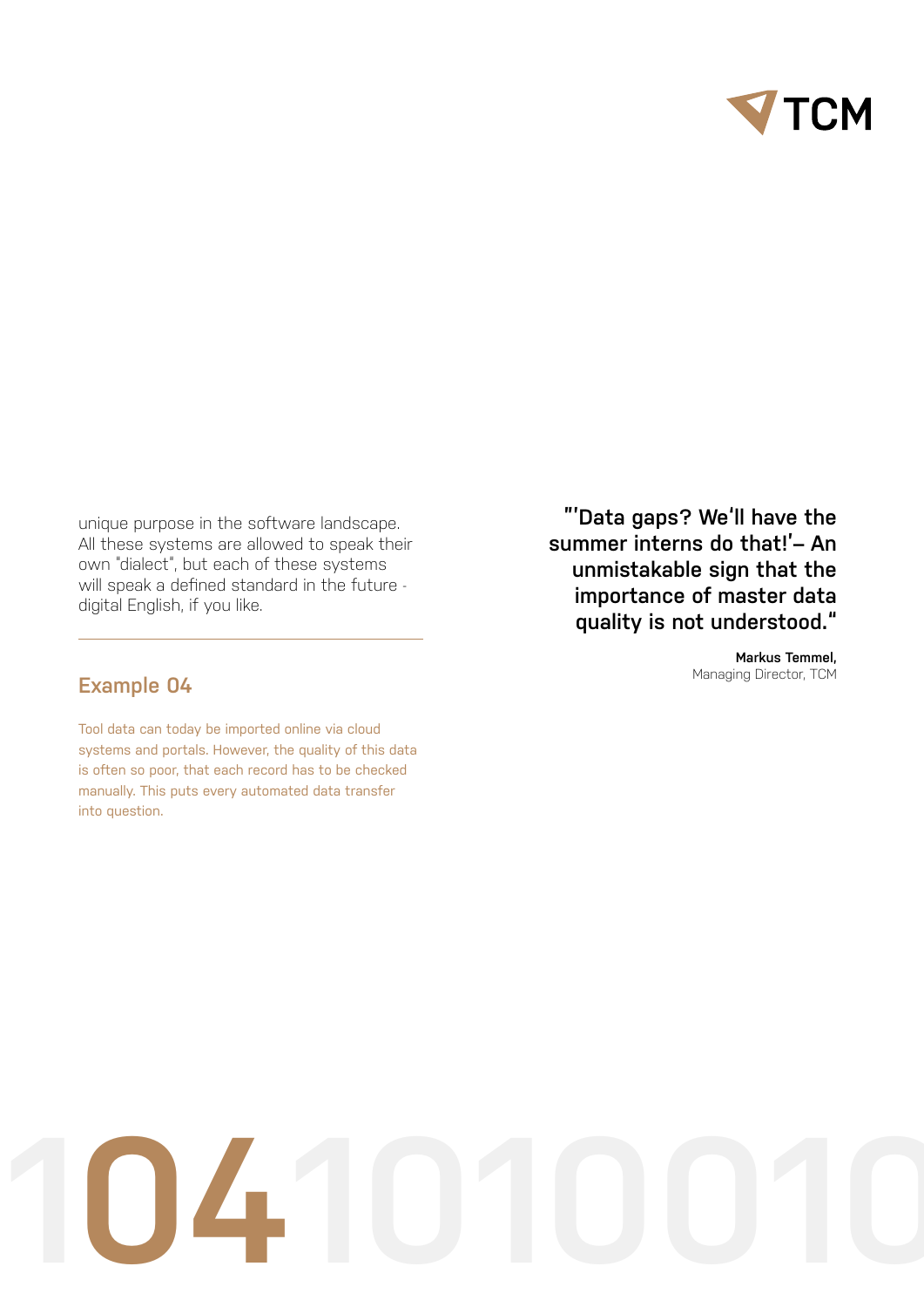# **DIGITALIZATION REQUIRES LEADERSHIP.**

### **DOING IT AS AN "AFTERTHOUGHT" WON'T SUFFICE.**

Although it has been said several times, digitalization is work – but work that is worthwhile. After all, anyone who has been successful has dealt intensively with their data, the underlying system landscape and the processes that have been used. This has a decisive consequence: digitalization requires leadership! It cannot be prescribed, switched on or delegated. Rather, it is an attitude that must be anchored throughout the corporate DNA. Only then will the challenge be understood, only then will the right decisions be made and then these decisions will become visible as successes, namely:

- No redundancy, which the customer does not pay for and which paralyzes the organization
- No gaps and missing data quality that undermine transparency and significance
- No restriction to interpret the data pool and to find new business models
- No problem to make new technologies like AI even more effective and much more.

What is required is the courage to take the first step. Once this is taken, each successive step is faster to implement - a dynamic is set in motion and success becomes visible, which in turn increases the approval and acceptance within the company. And slowly, but steadily, the digitally driven corporate change reveals its full potential.

The result is what you never expected: You will come to love your master data!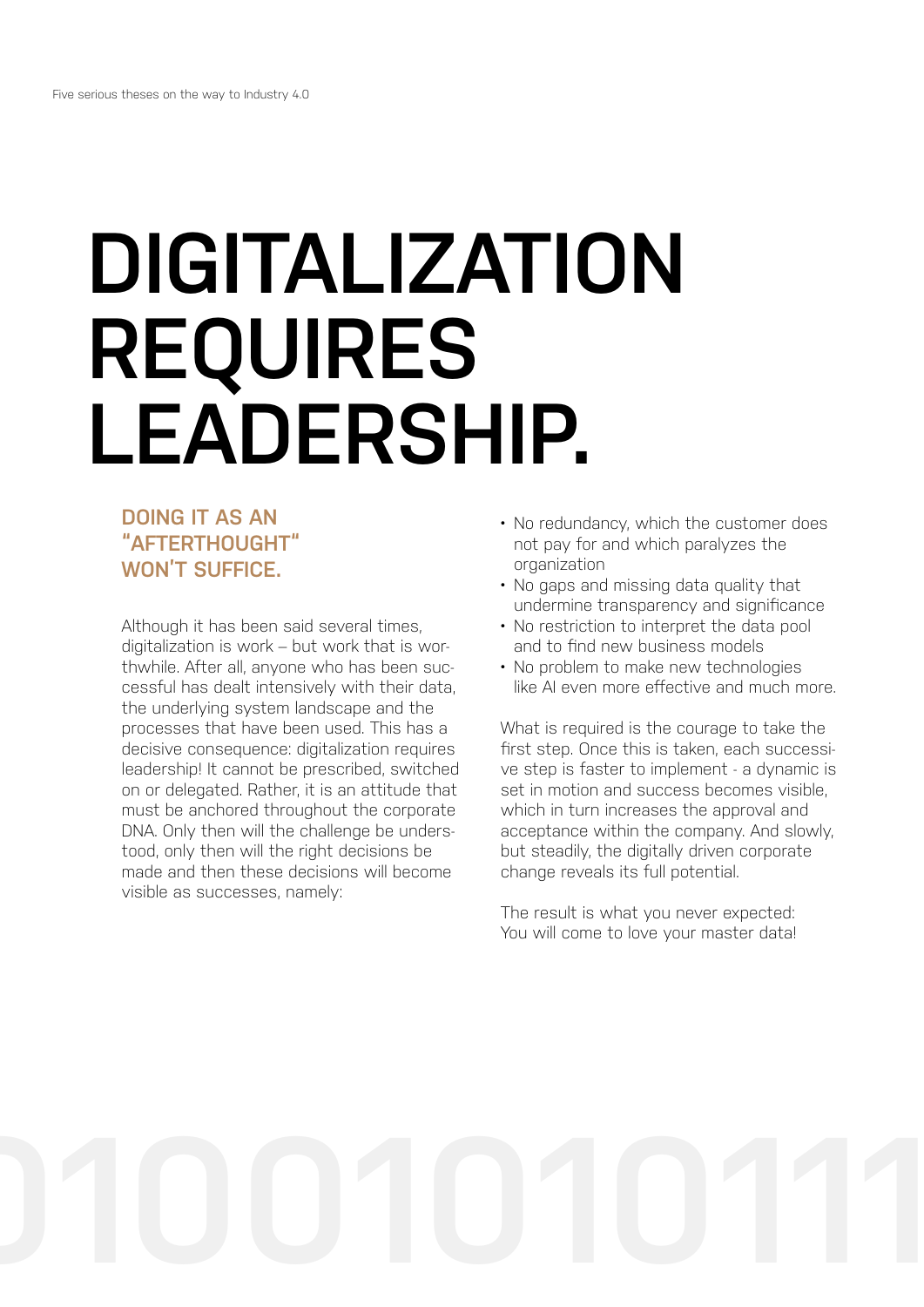

### **Example 05**

Software-driven projects are usually started with great enthusiasm by the management. It is the implementation and empowerment at the operational level, as well as consistent project application and monitoring that is often the bottleneck in its adoption. If you can combine both, you have already gone halfway to the success of the project.

**"It is not the IT department that is responsible for the successful implementation of a digitalization strategy. It is the process owners who have to be won over. And it is the task of top management to win people over in the companies!"**

> **Manfred Kainz,**  CEO, TCM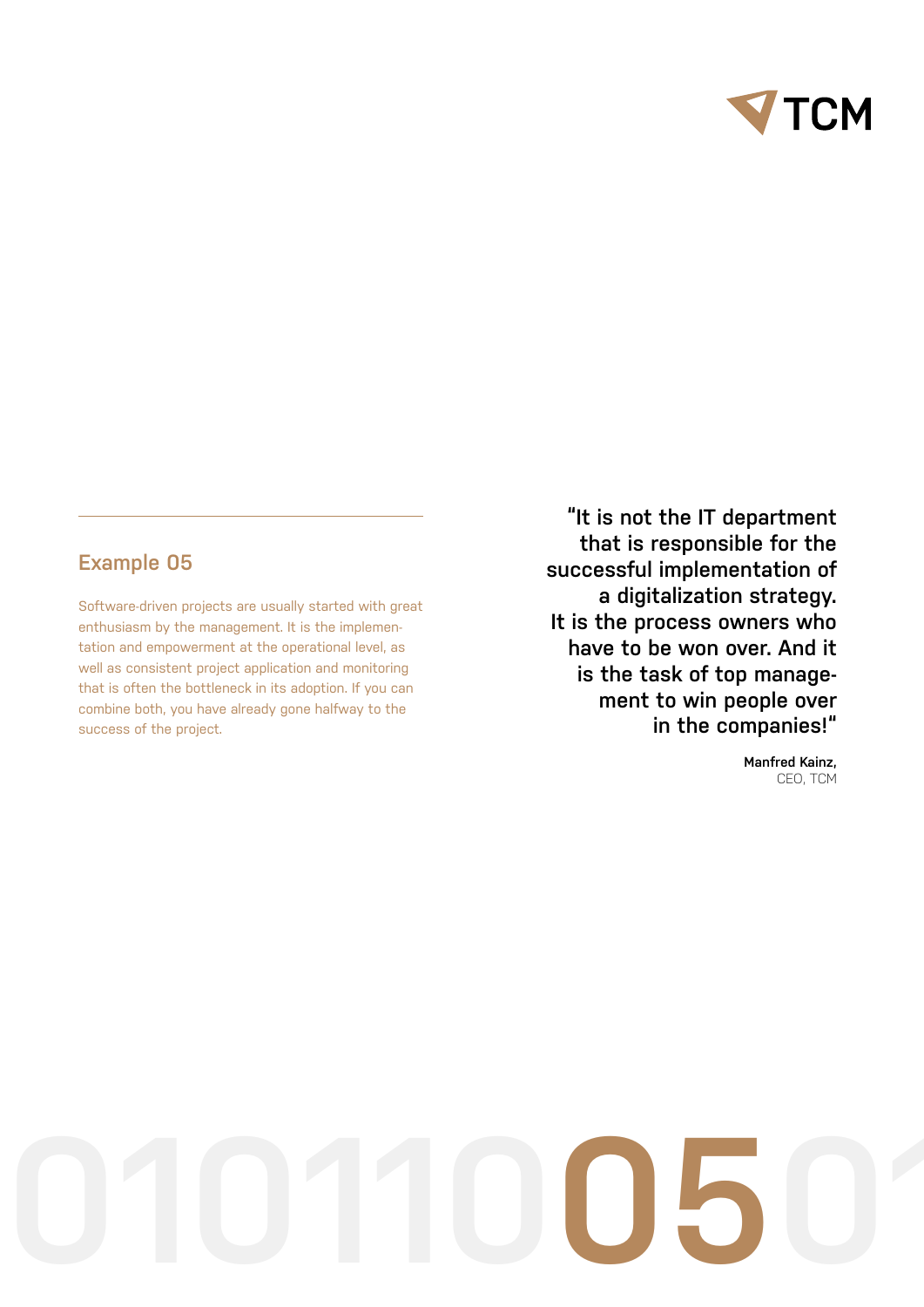#### **ABOUT TCM**

As experienced tool managers, we at TCM are also users of our own product and software solutions. In order to develop our products, we think backwards from the chip. In doing so, we repeatedly ask ourselves what needs to be done to produce the chip easier, more accurately or faster - because that ensures the decisive competitive advantage for us and our customers. Just thinking about digitalization is not enough. In the end, you have to use it for your own production.

We are constantly learning from our customer projects and together with our customers. Every day we are confronted with a wide variety of demands. Various materials that need to be machined, diverse production structures and batch sizes, as well as various software environments, challenge us. All of our findings flow into the further development of our solutions.

This is precisely what has helped us to gain a central insight: high master data quality is the prerequisite for the success of a digitalization strategy!

We are happy to pass on this experience and, together with you, take the first step to evaluate the digital potential in your company. We will accompany you from the concept to its practical implementation, so that you are one step ahead of your competitors.

**Markus Temmel,** TCM International, Managing Director

**https://www.tcm-international.at/produkte/ tool-management-analyse/**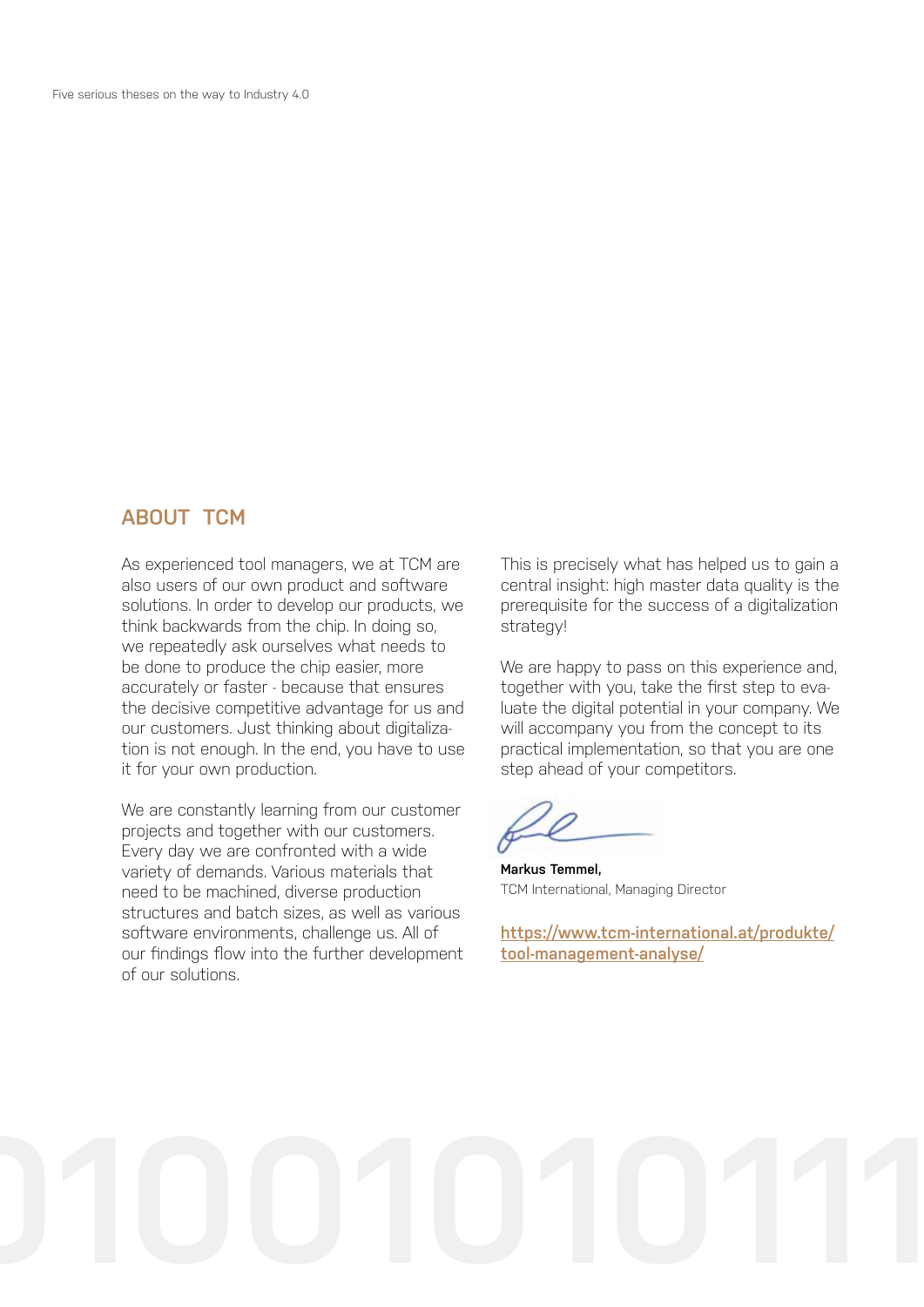

Imprint:

TCM International Tool Consulting & Management GmbH Technologiepark 3, 8510 Stainz

Publisher: DI Markus Temmel

© 2019